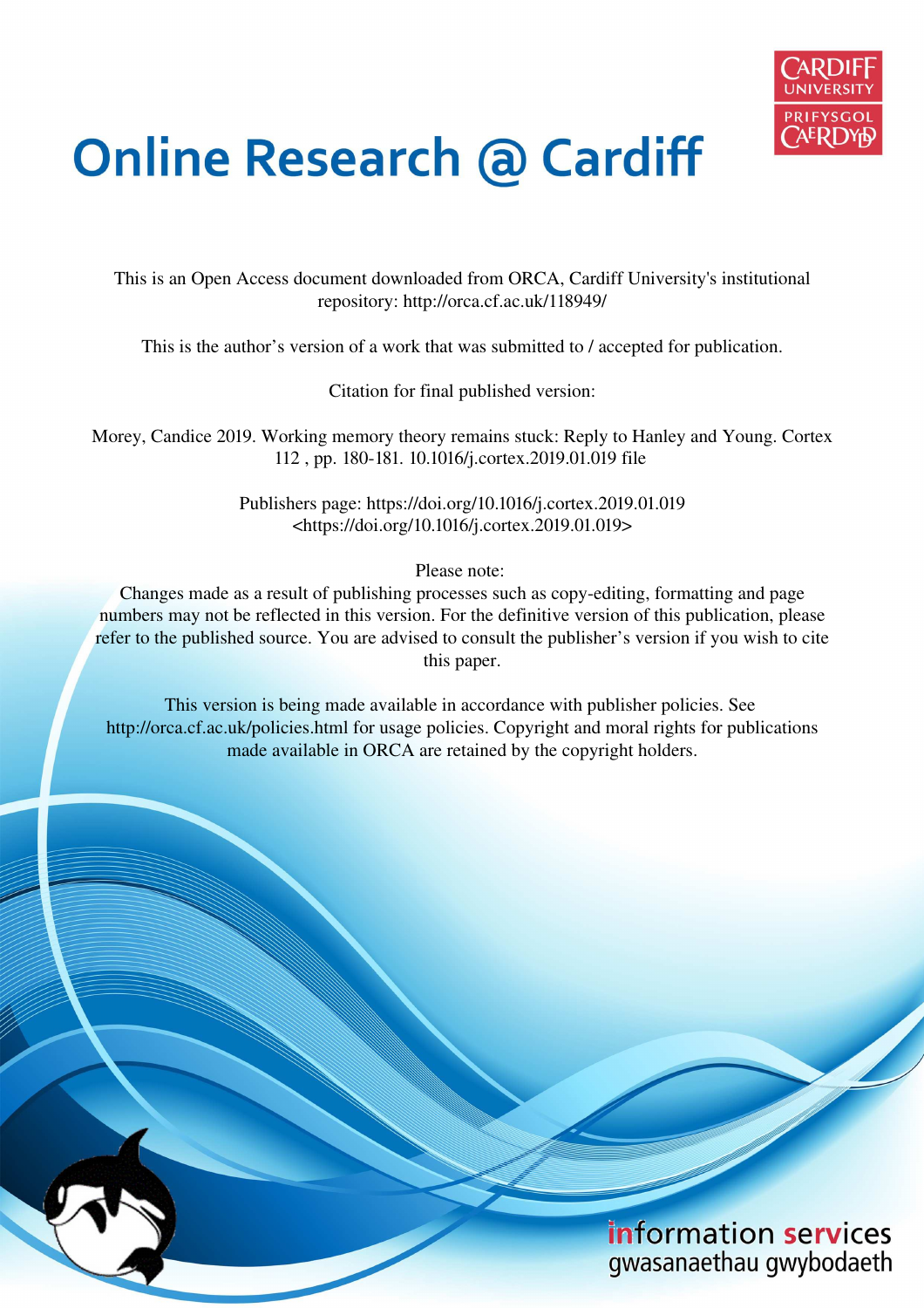Accepted for publication in *Cortex* on 28 January 2019

Working memory theory remains stuck: Reply to Hanley and Young

Candice C. Morey

School of Psychology

Cardiff University

Author note. Address correspondence to Candice C. Morey, MoreyC@cardiff.ac.uk. Thanks to Rick Hanley for discussing the original research conducted with patient ELD with me.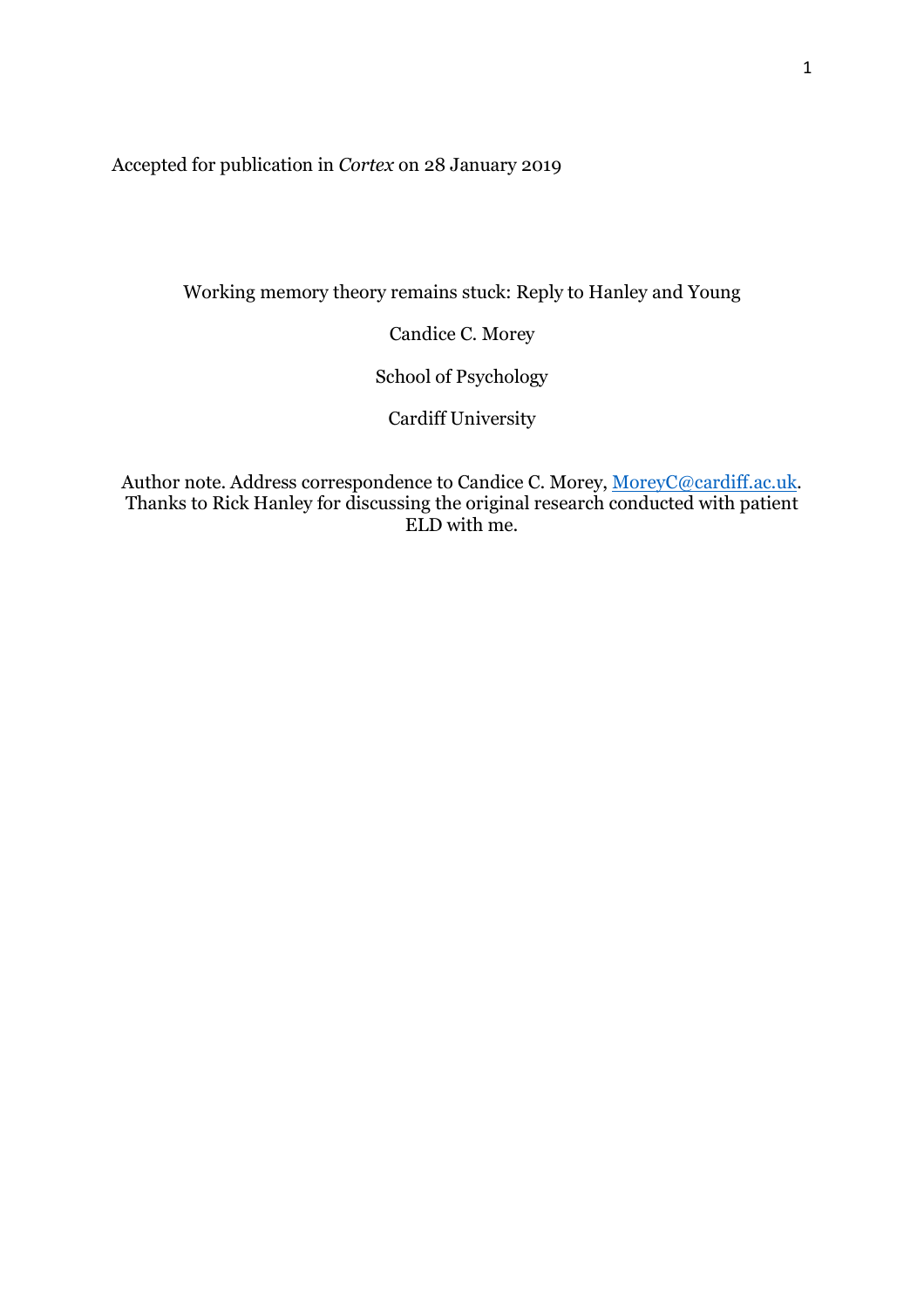Working memory theory remains stuck: Reply to Hanley and Young

Hanley and Young (in press) criticize my representation of ELD's case (Morey, 2018) and my skepticism about whether proposing a specialized visual short-term memory (STM) store is necessary. They provide welcome detail supplementing their original reports (Hanley, Pearson, & Young, 1990; Hanley, Young, & Pearson, 1991). However, I argued from many sources of evidence (Morey, 2018) that hypothesis testing about visual STM has not confirmed the assumptions guiding interpretation of evidence from neurological patients. I still doubt whether ELD's case compels belief in a visual-spatial STM store, and think that retaining this idea likely impedes progress toward understanding working memory (WM).

Though ELD could recognize familiar visual materials, her memory was impaired for novel faces and spatial layouts (Hanley et al., 1990). Hanley and Young (in press) describe how Baddeley hypothesized that ELD's visuospatial sketchpad, which may be used to temporarily represent novel visual information, might have been damaged. Indeed, when tested on a spatial STM task, ELD showed impairments (Hanley et al., 1991). Hanley et al. concluded that ELD could not learn novel visualspatial materials because they could not be adequately represented in damaged visual STM.

I argued that ELD's unimpaired memory for arbitrary instances of familiar objects was relevant for assessing whether a visual STM store was impaired (Morey, 2018), and Hanley and Young's (in press) logic confirms this. According to Hanley and Young, ELD only recognized visual detail associated with familiar objects because she could activate these representations in long-term memory. But consider their stimuli more closely, and this explanation seems unsatisfying. ELD certainly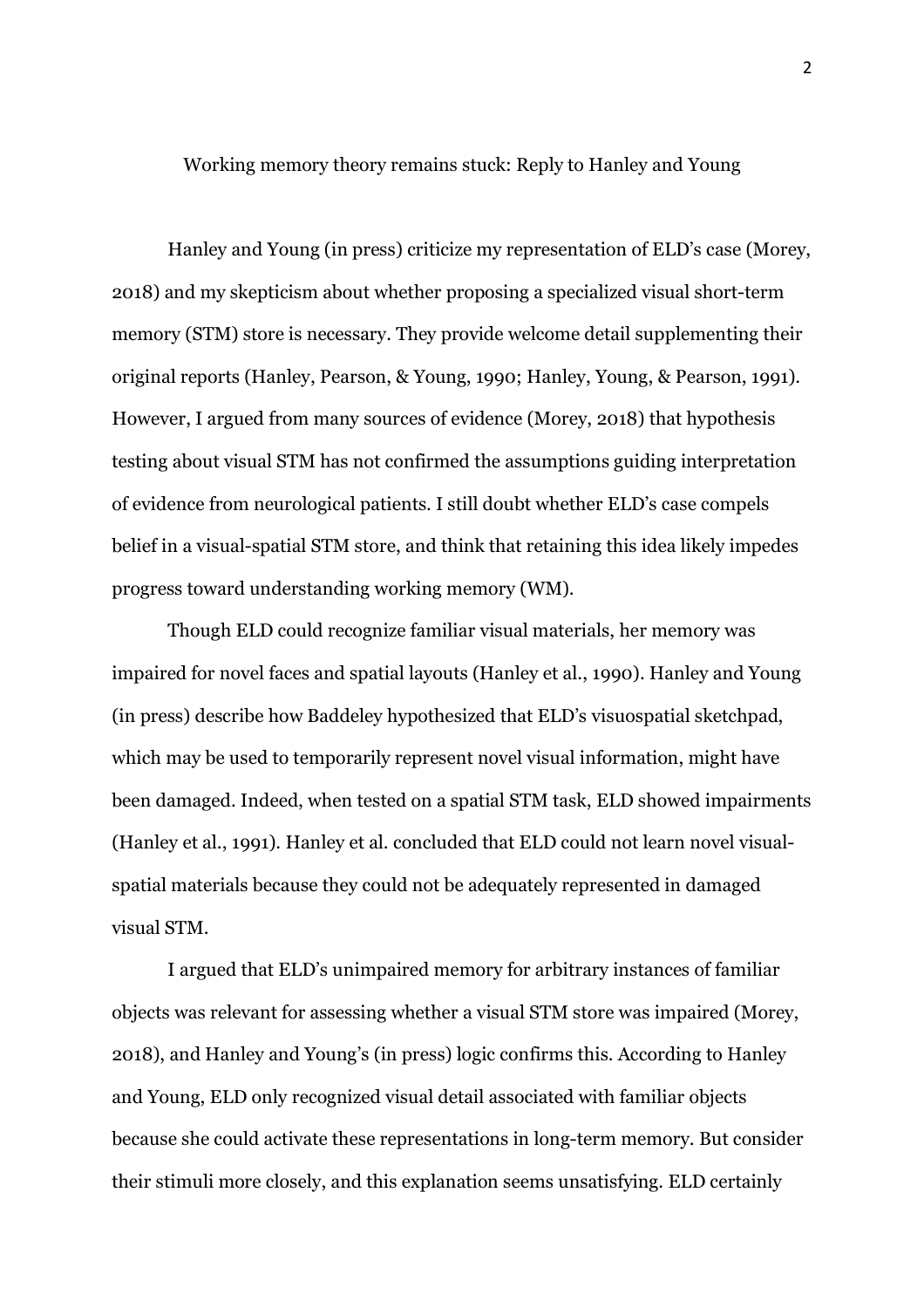had not previously stored these precise instances of familiar objects in long-term memory. She viewed them in novel positions and nonetheless managed to distinguish exact matches from similar lures. Hanley and Young do not specify how activating the concept of, e.g., binoculars, provoked encoding of the novel visual details needed to distinguish a specific set of binoculars arranged in a particular manner from other similar instances. If encoding these novel visual details does not likewise involve temporary representation, then it remains unknown how ELD remembered these: simply saying she used long-term memory does not suffice.

To conclude that ELD's pattern reflects selectively impaired visual STM, we must assume that visual STM exclusively encodes novel features: this is possibly an important distinction worth pursuing. However, if this was what we learned from ELD's case, it has not really influenced how the visuospatial sketchpad is described (e.g., Logie, 2011 does not mention novelty) or measured (e.g., see stimuli of Logie et al., 2010). Closed sets of familiar shapes and colors, which are certainly *not* novel, are commonly used to measure visual STM. Hanley and Young (in press) suggest the crucial point is that ELD only showed intact memory for familiar materials across delays of many minutes, rather than milliseconds, implying that their task primarily measured long-term memory. But as they never reported ELD's memory for instances of familiar visual materials across briefer delays, we simply do not know whether she could temporarily represent novel arrangements of familiar elements or not. The spatial sequence and the Brooks matrices tasks reported by Hanley et al. (1991) differ from recognition tasks in non-trivial ways, and do not necessarily isolate storage processes.

Admittedly, this does not mean that there is definitely no such thing as a visuospatial sketchpad. I questioned (Morey, 2018) whether the cases of ELD and comparable neurological patients *compel* belief in a specialized visual STM store, and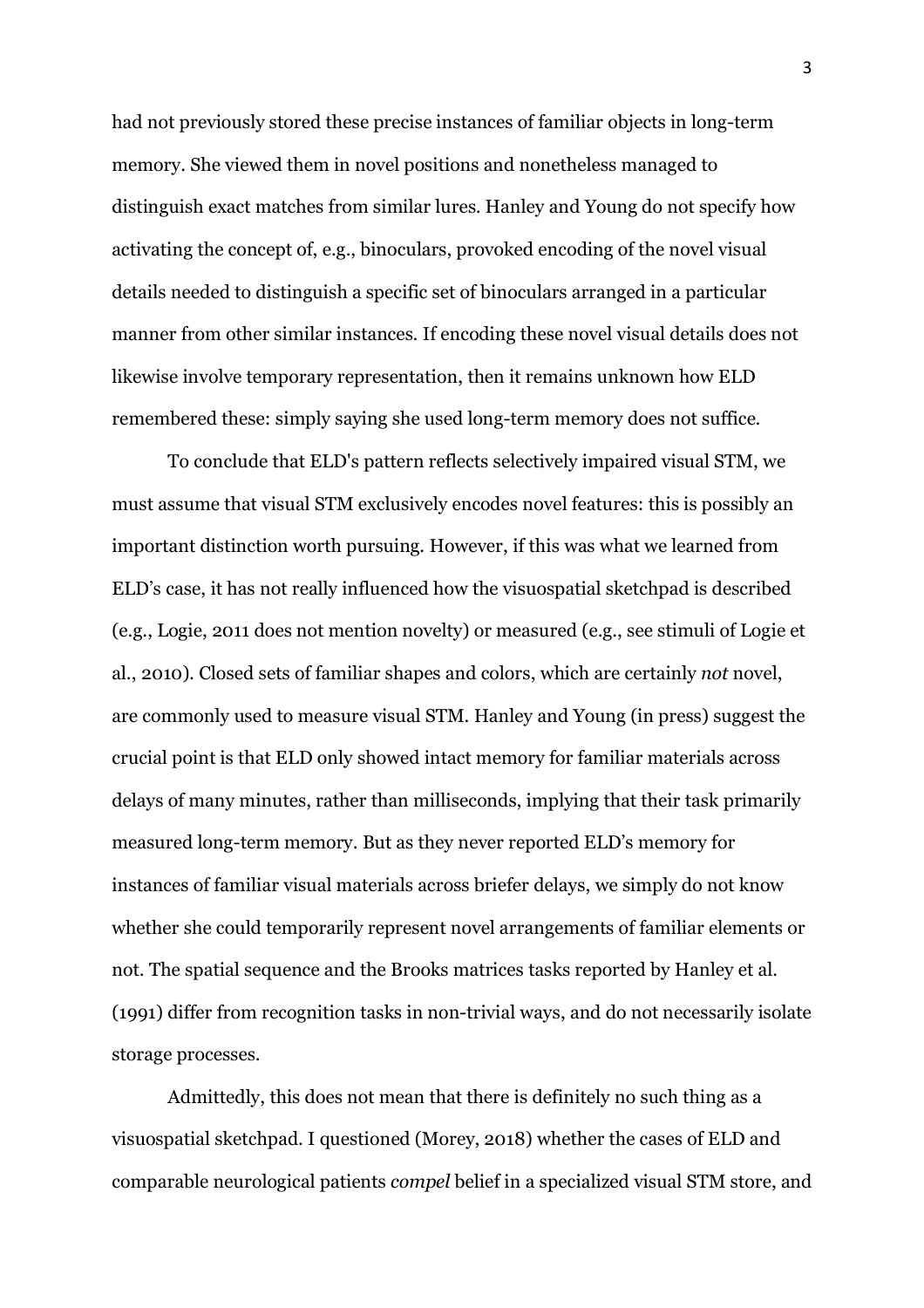I maintain that the case evidence implicating visual or spatial STM remains too ambiguous to restrict WM theory. Though the most salient thing about ELD's impairment appears to be that visual and spatial materials were strongly affected, how retention time affected her memory remains vague, and we furthermore know that she also showed deficits for aural materials. Her deficits may be *consistent* with an impairment to visual-spatial STM, but her case does not rule out some other yetto-be-investigated possibility. Hanley and Young (in press) argue that until alternative hypotheses are tested, their conclusions about WM structure should stand. But cases like ELD's are unique, so alternative hypotheses may *never* be tested again under identical circumstances. Rather than wait for an opportunity, we must reconsider how we use neurological patient evidence to restrict WM theory in light of the broader range of evidence available.

Hanley and Young (in press) also provide new analyses suggesting that ELD's spatial STM was indeed significantly worse than normal. But performance on Corsiblock tasks do not necessarily isolate short-term storage. Hanley et al. (1991) observed that ELD's memory for the final spatial item in a sequence appeared remarkably poor. Nevertheless, it is unknown whether this pattern reflects impaired representation of recent images or poor ability to manage output interference. The latter would be consistent with explanations that do not implicate visual STM specifically. Data from recall tasks, such as those used to measure verbal STM deficits, are not directly comparable with data from order reconstruction tasks like Corsi-blocks (Ward, Avons, & Melling, 2005). This means that ELD's apparent dissociation between memory for verbal and non-verbal materials might arise from other differences between the tasks.

In summary, Hanley and Young (in press) provide new information and context about ELD's case. But their view of WM theory remains frozen, and they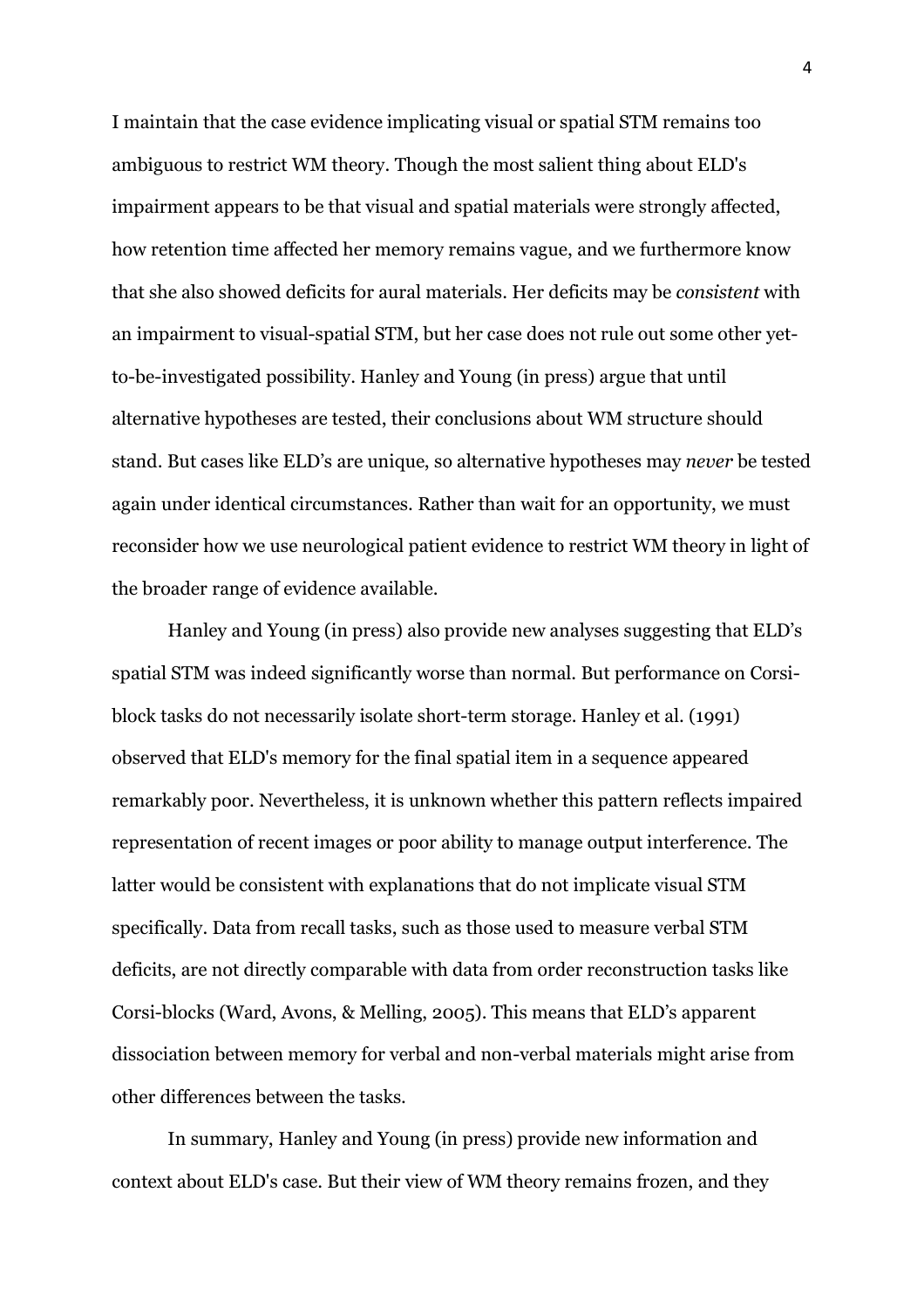seem unworried that the same decades-old debates around the existence of specialized stores still churn without resolution. The accumulated literature suggests that visual short-term memories, much more so than verbal short-term memories, are fragile and prone to interference from many sources even in healthy participants (Morey, 2018). Baddeley (Baddeley, 2012; Baddeley & Hitch, in press) aptly likens theory-building to mapping an unknown territory. If our guiding assumptions are correct, exploration should confirm them. We should gradually add new knowledge, not contradictory information. When we hit a stubborn incongruity, we must reconsider the initial assumption. Continuing down the apparent path toward specifying a distinct visual-spatial STM store has not yielded a better, more complete map of this territory. It is time to seriously consider changing direction.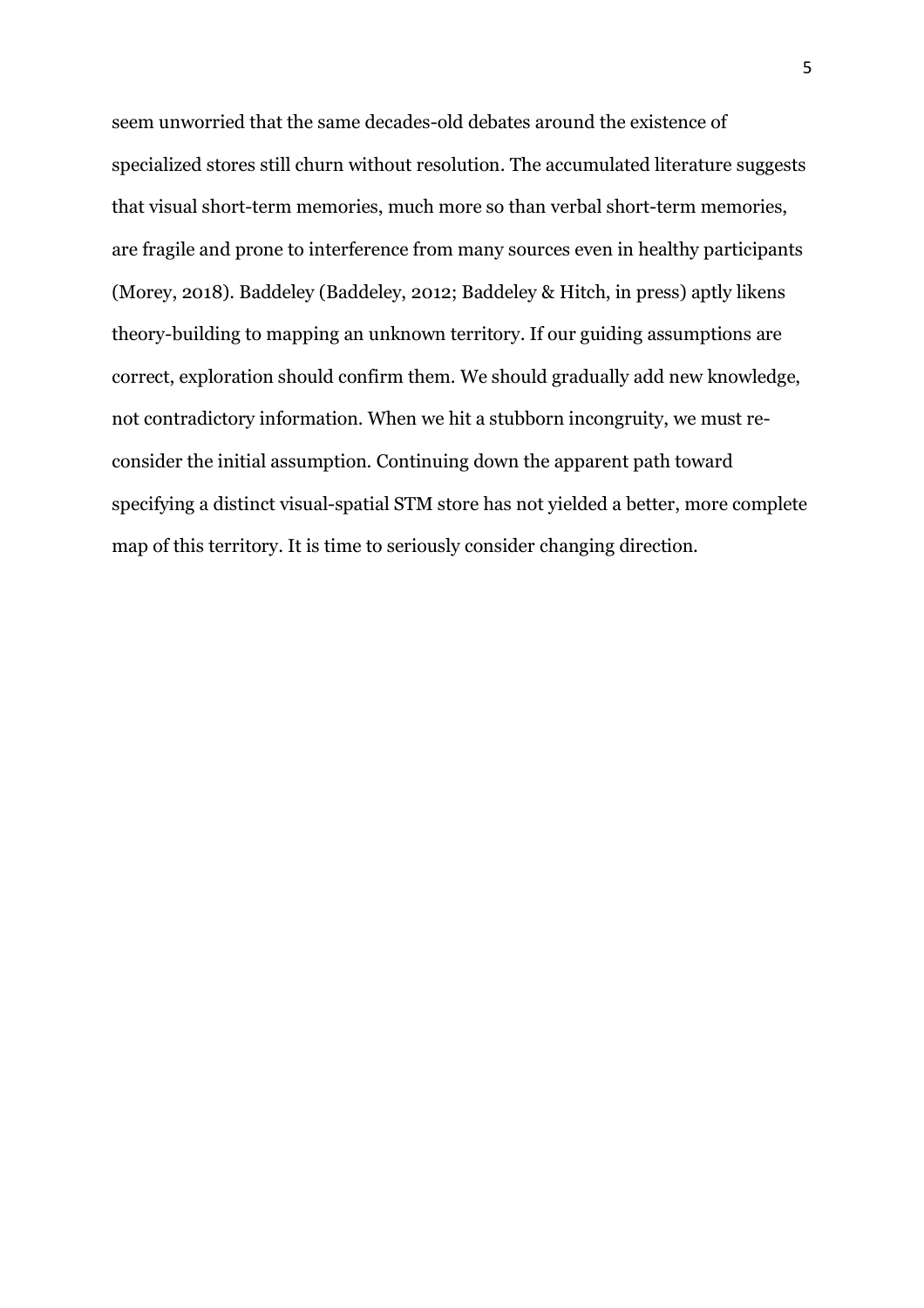## References

- Baddeley, A.D. (2012). Working memory: Theories, models, and controversies. *Annual Review of Psychology*, *63*, 1–29. https://doi.org/10.1146/annurevpsych-120710-100422
- Baddeley, Alan D., & Hitch, G. J. (in press). The phonological loop as a buffer store: An update. *Cortex; a Journal Devoted to the Study of the Nervous System and Behavior*. https://doi.org/10.1016/j.cortex.2018.05.015
- Hanley, J. R., Pearson, N. A., & Young, A. W. (1990). Impaired memory for new visual forms. *Brain*, *113*, 1131–1148.
- Hanley, J.R., & Young, A.W. (in press). ELD revisited: A second look at a neuropsychological impairment of working memory affecting retention of visuo-spatial material. *Cortex*.
- Hanley, J. R., Young, A. W., & Pearson, N. A. (1991). Impairment of the visuo-spatial sketch pad. *The Quarterly Journal of Experimental Psychology A: Human Experimental Psychology*, *43A*(1), 101–125.
- Logie, R. H. (2011). The functional organization and capacity limits of working memory. *Current Directions in Psychological Science*, *20*(4), 240–245. https://doi.org/10.1177/0963721411415340
- Logie, R. H., Brockmole, J. R., & Jaswal, S. (2010). Feature binding in visual shortterm memory is unaffected by task-irrelevant changes of location, shape, and color. *Memory & Cognition*, *39*(1), 24–36. https://doi.org/10.3758/s13421- 010-0001-z
- Morey, C. C. (2018). The case against specialized visual-spatial short-term memory. *Psychological Bulletin*, *144*(8), 849–883.

https://doi.org/10.1037/bul0000155